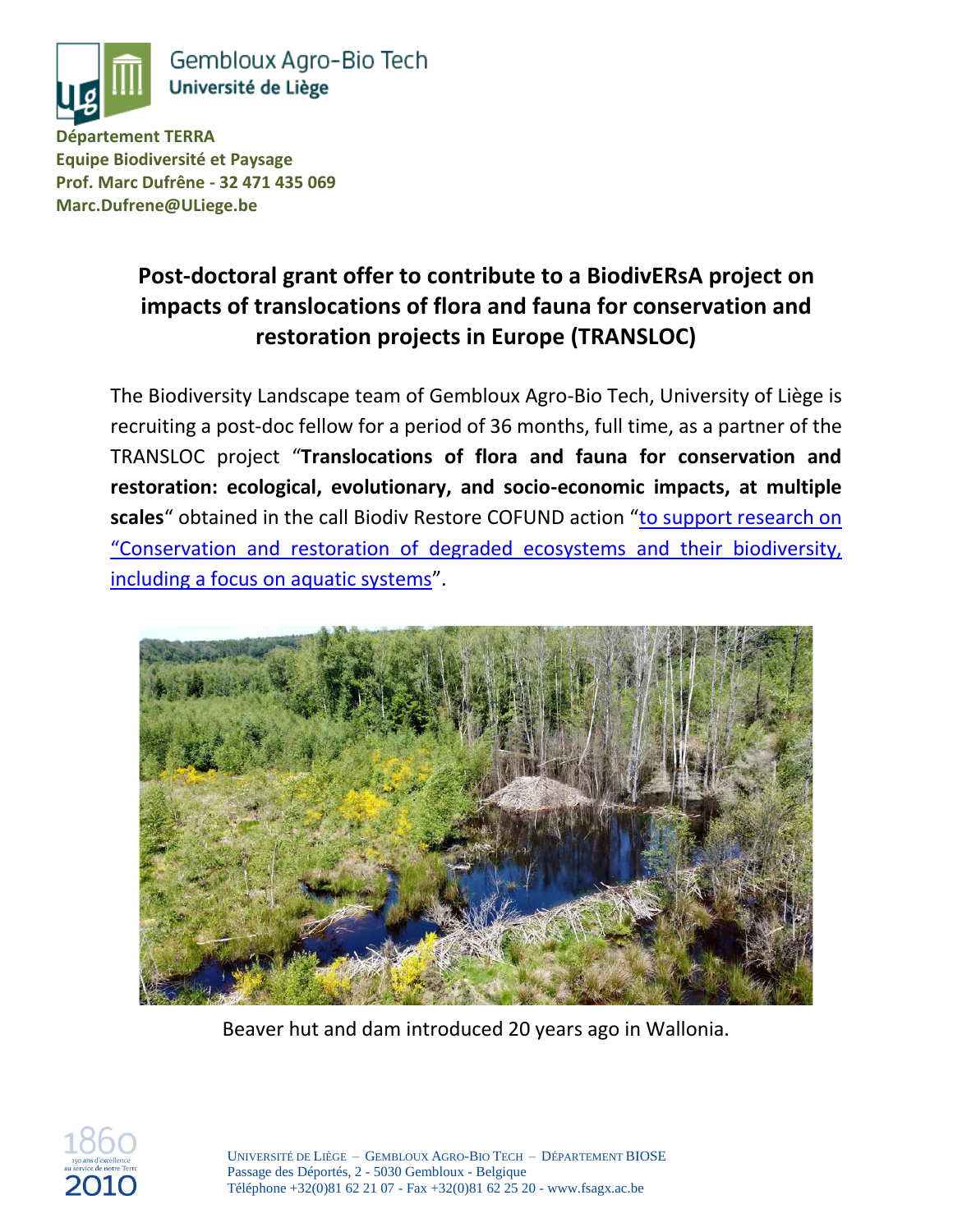The main objective of the TRANSLOC project is to investigate and quantify how local conservation translocations impact ecological, evolutionary and sociological trajectories of restoration at multiple scales in the Western Palearctic. Mixing large databases and accurate case studies, this project will aim to i) document, quantify and analyse translocation efforts and efficacy, ii) investigate their congruence with future impacts of global change iii) assess their motivations and socio-economic cobenefits, iv) develop and apply generic and multidimensional criteria to assess their impact on socio-ecosystem in the short and long terms v) engage stakeholders and produce robust science-based policy recommendations for local to Europeanlevel action.

The project brings together ten partners from seven countries (FR, BE, ES, CH, MA, PT, SE) and is coordinated by MNHN (CESCO – Prof. F. Sarrazin) at Paris – France.

The Belgian contribution targets mainly the analysis of congruence of translocation efforts with global changes by analyzing a large dataset describing the distribution of translocation programs in Europe (location of release/sowing/transplantation sites), modeling species distribution (SDM) and we will assess if translocation initiatives implemented in the past decades are consistent with future scenarios of global changes. Other inputs are expected on other work packages and on the synthesis considering additional dimensions of success from the evolutionary, functional and social perspectives in order to embrace a comprehensive and systemic view of translocation success for the purpose of conservation and restoration.

# **QUALIFICATIONS/SKILLS/EDUCATION & RESEARCH REQUIREMENTS**

The candidate must hold a PhD from less than 10 years. Candidates should have a demonstrated knowledge and publications in conservation biology, population dynamic analysis and species distribution modeling, a demonstrated experience of ecological and biological database management and species modelling approaches at different scales.